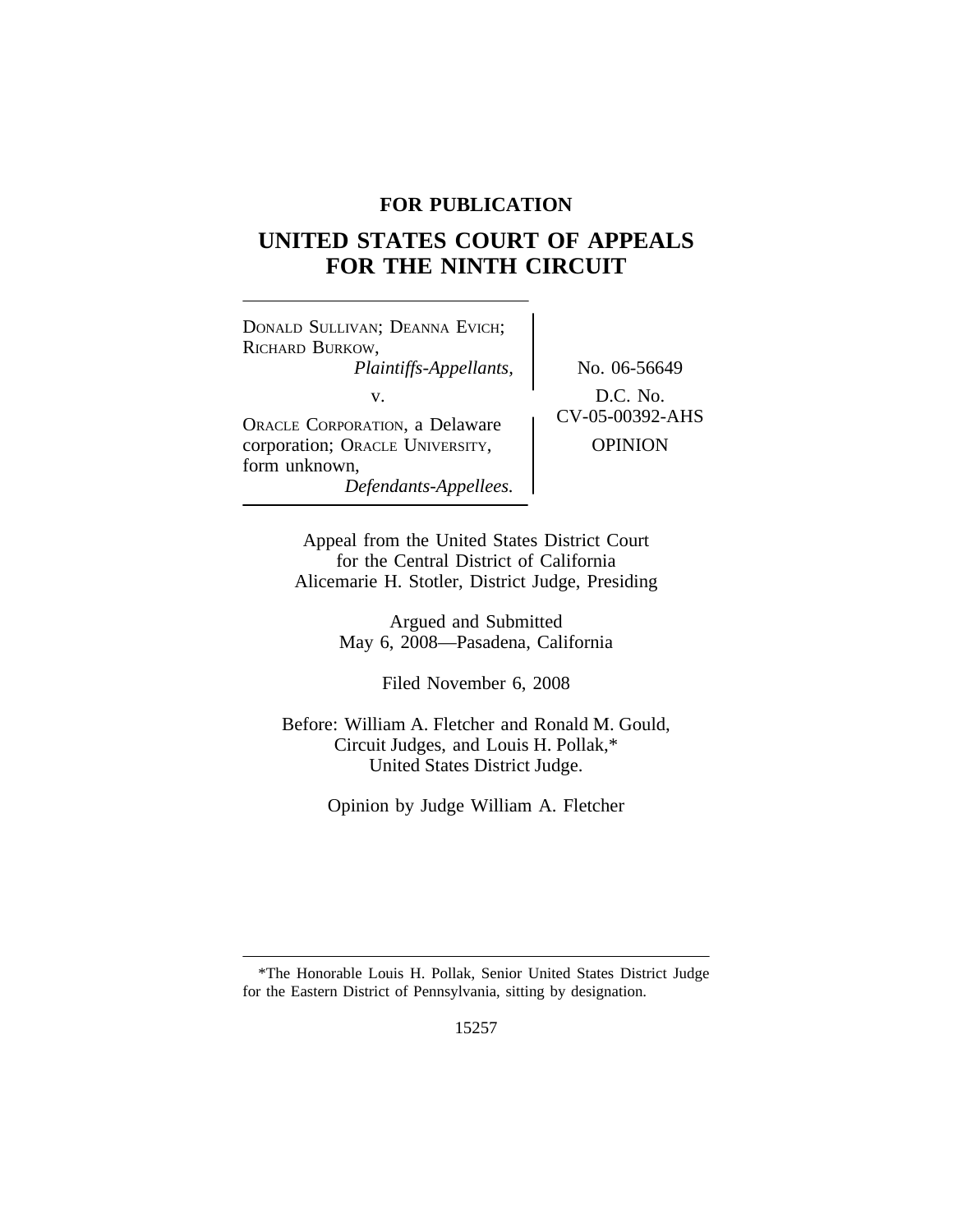#### **COUNSEL**

Charles Scott Russell, Robert Thompson, Callahan McCune & Willis, Tustin, California, for the appellants.

Stephen L. Berry, Paul W Cane, Jr., Paul, Hastings, Janofsky & Walker, Costa Mesa, California, for the appellees.

# **OPINION**

#### W. FLETCHER, Circuit Judge:

Oracle Corporation ("Oracle"), a large software company, has employed hundreds of workers to train Oracle customers in the use of its software. During the period relevant to this suit, Oracle classified these workers as teachers who were not entitled to compensation for overtime work under either federal or California law. Three nonresidents of California brought a would-be class action against Oracle seeking damages under California law for failure to pay overtime. Plaintiffs performed only some of their work for Oracle in California. Plaintiffs' first two claims are based on work performed in California. Their third claim is based on work performed anywhere in the United States.

The district court granted summary judgment to Oracle on all three claims, on the ground that the relevant provisions of California law did not, or could not, apply to the work performed by Plaintiffs. We reverse the summary judgment on the first two claims and affirm on the third claim.

## I. Background

Oracle is a Delaware corporation with its principal place of business in California. Plaintiffs are "Instructors" — to use Oracle's term — who trained customers to use Oracle soft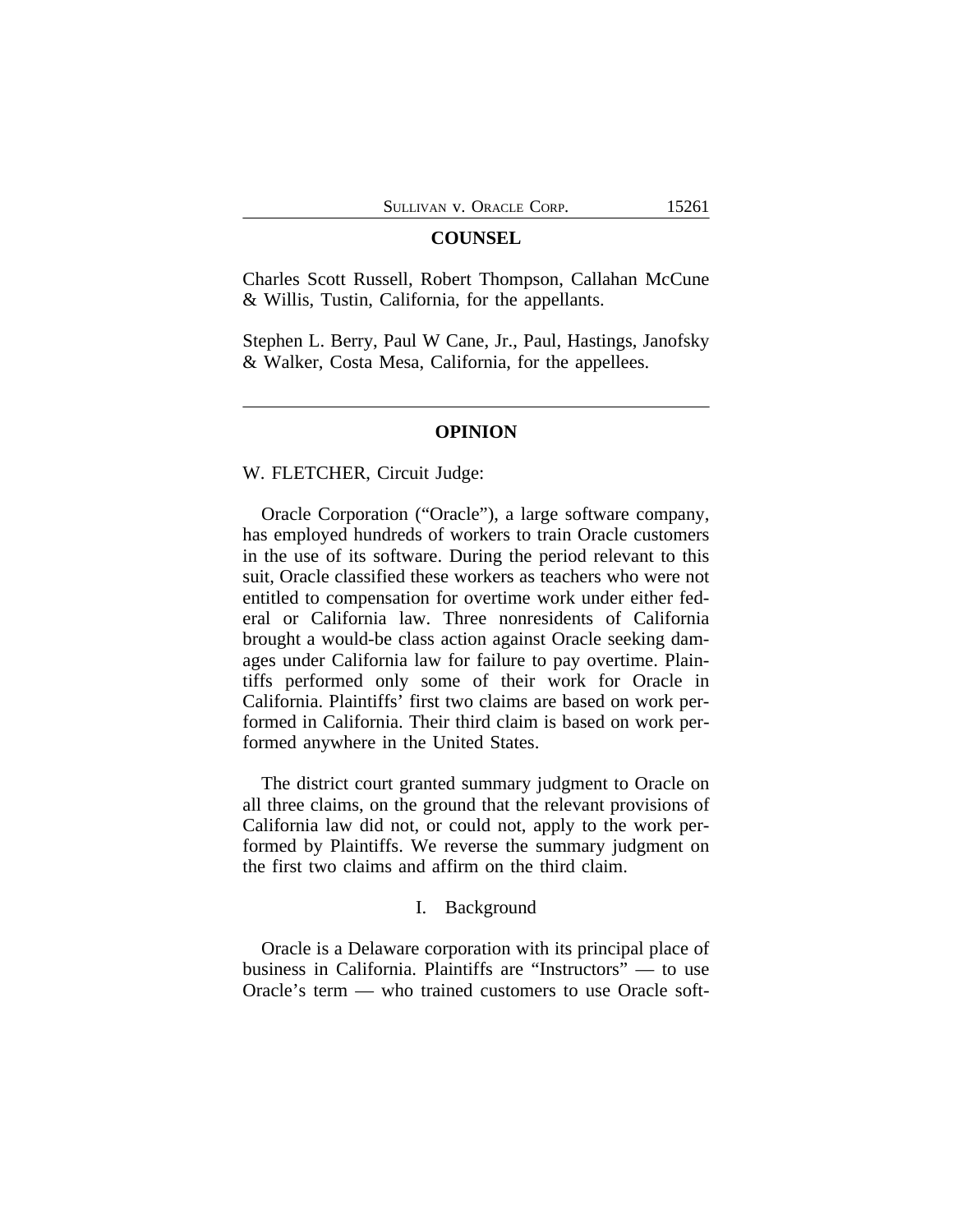ware. The parties stipulated that from April 1999 to June 2006 (the date of the stipulation) Oracle "utilized Instructors on a contract basis through its subsidiary, Oracle Corporation Canada, to perform work inside the United States [and] inside the State of California." Oracle provided the training materials used by Plaintiffs. Oracle "recognized revenue" for work performed by Plaintiffs in the United States (including California). Oracle "required its Instructors to travel to destinations within the United States away from their city of domicile for the purpose of performing work for Oracle." At all relevant times, all three plaintiffs resided in the United States. All three of them received their letters of employment in their home states.

Plaintiff Donald Sullivan worked as an Oracle Instructor from June 1998 to January 2004. During this period, Sullivan resided in Colorado. During 2001, Sullivan worked in Colorado "on at least 150 days"; he worked in California "on 32 days"; and he worked in other states "on at least" 52 days. During 2002, he worked in Colorado "on at least 150 days"; he worked in California "on 12 days"; and he worked in other states "on at least" 20 days. During 2003, he worked in Colorado "on at least 150 days"; he worked in California "on 30 days"; and he worked in other states "on at least" 19 days. The record does not reflect how many days, if any, Sullivan worked in Canada.

Plaintiff Deanna Evich worked as an Oracle Instructor from August 1999 to July 2004. During this period, Evich resided in Colorado. During 2001, Evich worked in Colorado "at least 150 days"; she worked in California "on 33 days"; and she worked in other states "on at least" 3 days. During 2002, she worked in Colorado "on approximately 30 days"; she worked in California "on 11 days." During 2003, she worked in Colorado "on approximately 30 days"; she worked no days in California. During 2004, she worked in Colorado "on at least 100 days"; she worked in California "on 36 days"; and she worked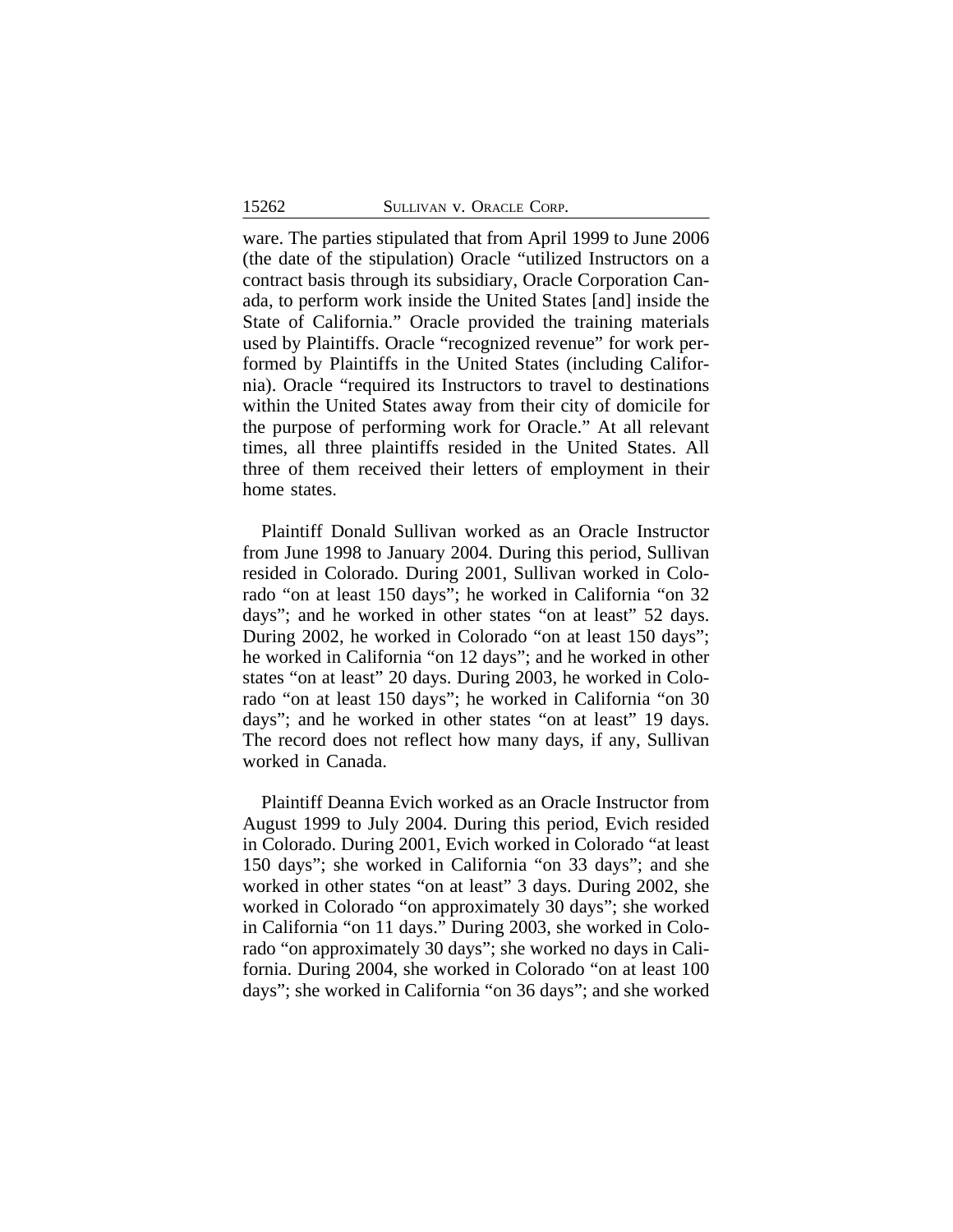in other states "on at least" 4 days. The record does not reflect how many days, if any, Evich worked in Canada.

Plaintiff Richard Burkow worked as an Oracle Instructor from March 1998 to April 2002. During this period, Burkow resided in Arizona. During 2001, Burkow worked in Arizona "on at least 100 days"; he worked in California "on 15 days"; and he worked in other states "on at least" 68 days. During 2002, he worked in Arizona "on at least 60 days"; he worked in California "on five days"; and he worked in other states "on at least" 12 days. The record does not reflect how many days, if any, Burkow worked in Canada.

For a number of years, Oracle classified its Instructors as "teachers," who are exempt from the overtime provisions of California's Labor Code ("Labor Code") and the federal Fair Labor Standard Act ("FLSA"). *See, e.g.*, 29 U.S.C. § 213(a)(1) (providing exemptions from the FLSA's overtime provisions); 29 C.F.R.  $\S$ § 541.303(a)-(b) (applying FLSA exemption to certain categories of teachers); *Cal. Sch. of Culinary Arts v. Lujan*, 4 Cal. Rptr. 3d 785, 791-92 (Ct. App. 2003) (describing regulations establishing exemption for teachers from the Labor Code's overtime provisions). The parties stipulated that Oracle's California offices were primarily responsible for the decision to classify the Instructors as "teachers" who were exempt from the overtime provisions of the Labor Code and the FLSA.

In 2003, Oracle reclassified its California-based Instructors and began paying them overtime under the Labor Code. In 2004, Oracle reclassified all of its Instructors working in the United States and began paying them overtime under the FLSA. Oracle has not retroactively provided overtime payments to Plaintiffs for the work they performed prior to the reclassification.

Oracle's reclassification of its Instructors appears to have been prompted by a 2003 class action in federal district court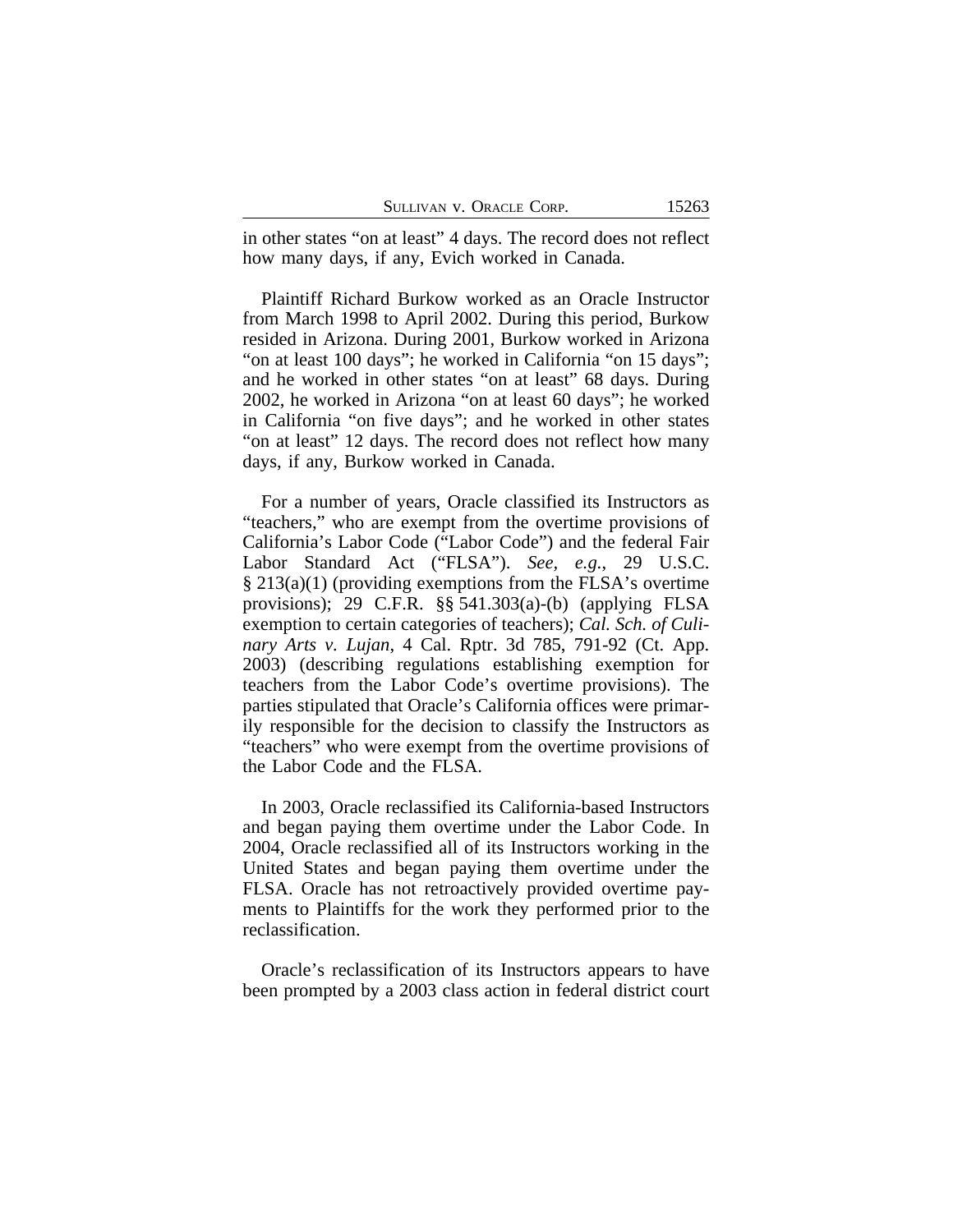for the Central District of California. Plaintiffs in that suit claimed that Oracle misclassified its Instructors under the Labor Code and the FLSA. *Gabel & Sullivan v. Oracle* ("*Sullivan I*"), Case No. SACV 03-348 AHS (MLGx) (C.D. Cal. Mar. 29, 2005). The district court certified two classes. The first was comprised of plaintiffs seeking damages under the Labor Code; the second was comprised of plaintiffs seeking damages under the FLSA. That suit was settled, resulting in a dismissal with prejudice of the claims of both classes. However, claims brought by plaintiffs under California law "for periods of time they may have worked in the State of California when they were not a resident of the State" were excepted from the settlement. Those claims were dismissed without prejudice.

Plaintiffs brought the present suit in state court shortly thereafter. Oracle removed the suit to the federal district court for the Central District of California, where it was assigned to the same district judge as *Sullivan I*, the first suit. Plaintiffs allege three claims in the present suit. They seek class certification for all three claims.

The first claim, brought by all three Plaintiffs, alleges a violation of the California Labor Code. *See, e.g.*, Cal. Lab. Code § 510(a); *see also Burnside v. Kiewit Pac. Corp.*, 491 F.3d 1053, 1073 n.18 (9th Cir. 2007). Plaintiffs allege that Oracle failed to pay overtime for work performed in California to Instructors domiciled in other states who worked complete days in California. We refer to this claim as the "Labor Code claim."

The second claim, brought by all three Plaintiffs, alleges a violation of California's Unfair Competition Law, commonly referred to as § 17200. *See* Cal. Bus. & Prof. Code § 17200 *et seq*. This claim is predicated on the violations of the Labor Code alleged in the first claim. We refer to this claim as the "§ 17200/Labor Code claim."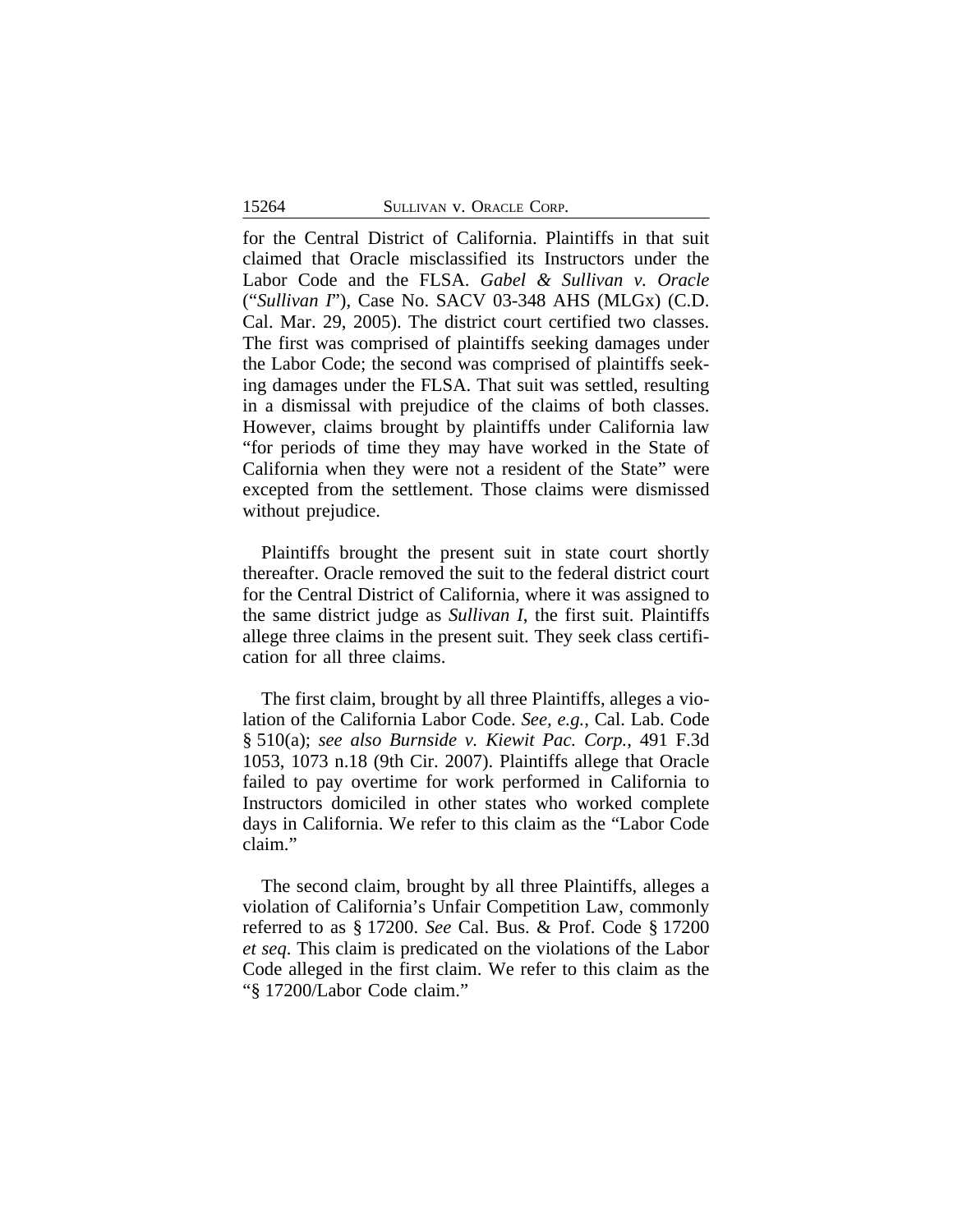| SULLIVAN V. ORACLE CORP. |  |
|--------------------------|--|
|--------------------------|--|

The third claim, brought only by Plaintiffs Evich and Burkow, alleges a different violation of § 17200. This claim is predicated on violations of the FLSA. Plaintiffs allege that Oracle failed to pay overtime for work performed throughout the United States. Class members in *Sullivan I* who settled their claims against Oracle are not included in the would-be class. We refer to this claim as the "§ 17200/FLSA" claim.

The district court granted summary judgment to Oracle on all three claims. On the first and second claims, the court held that California's Labor Code (and, derivatively, § 17200) do not apply to nonresidents who work primarily in other states. Further, the court held that if the Labor Code were construed to apply to such work, it would violate the Due Process Clause of the Fourteenth Amendment. On the third claim, the court held that § 17200 does not apply to work performed outside California and that to the extent the third claim involved work performed in California, the claim failed "for the same reasons that Plaintiffs' § 17200 claim based on Labor Code provisions fails."

Plaintiffs timely appealed.

## II. Standard of Review

"We review the district court's decision to grant summary judgment de novo. Thus, viewing the evidence in the light most favorable to the nonmoving party, we must determine whether there are any genuine issues of material fact and whether the district court correctly applied the relevant substantive law." *Fichman v. Media Ctr.*, 512 F.3d 1157, 1159 (9th Cir. 2008) (internal citation omitted). "A district court's decision concerning the appropriate choice of law is reviewed de novo." *Abogados v. AT&T, Inc.*, 223 F.3d 932, 934 (9th Cir. 2000).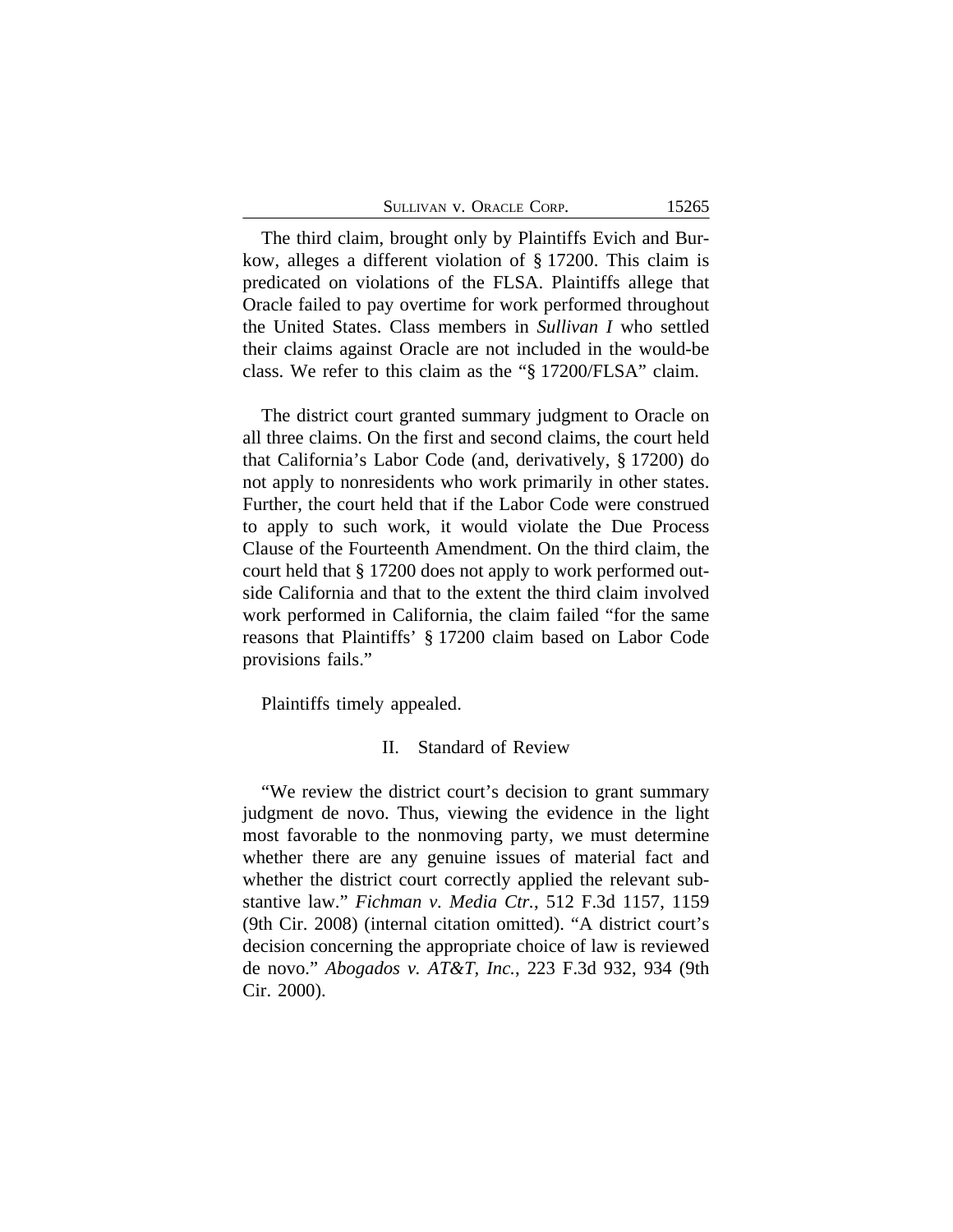#### III. Discussion

#### A. Labor Code Claim

We must decide two questions under Plaintiffs' Labor Code claim. First, we must decide whether the overtime provisions of California's Labor Code apply to work performed in California by residents of Colorado and Arizona. Second, if the Labor Code does apply to such work, we must decide whether its application violates the United States Constitution.

# 1. Application of California's Labor Code to Work Performed in California by Residents of Colorado and Arizona

**[1]** The California Labor Code provides that overtime must be paid for work in excess of eight hours in any one day, and for work in excess of forty hours in any one week. Plaintiffs seek to apply the Labor Code to a day's work when that work was performed entirely in California, and to a week's work when that work was performed entirely in California. They do not seek to apply the Labor Code to a day's or week's work when only part of that day's or week's work was performed in California. Oracle contends that the overtime provisions of Colorado law should apply to work performed in California by the two Colorado residents, Plaintiffs Sullivan and Evich. It contends that the overtime provisions of the FLSA should apply to work performed in California by the Arizona resident, Plaintiff Burkow. (Arizona has no overtime law of its own.)

**[2]** In determining what state law to apply, a federal court applies the choice-of-law rules of the state in which it sits. *Klaxon Co. v. Stentor Elec. Mfg. Co*., 313 U.S. 487, 496 (1941). In this case, we therefore look to the choice-of-law rules of California. For the reasons that follow, we conclude that a California court, applying California choice-of-law rules, would apply California's Labor Code to Plaintiffs' suit.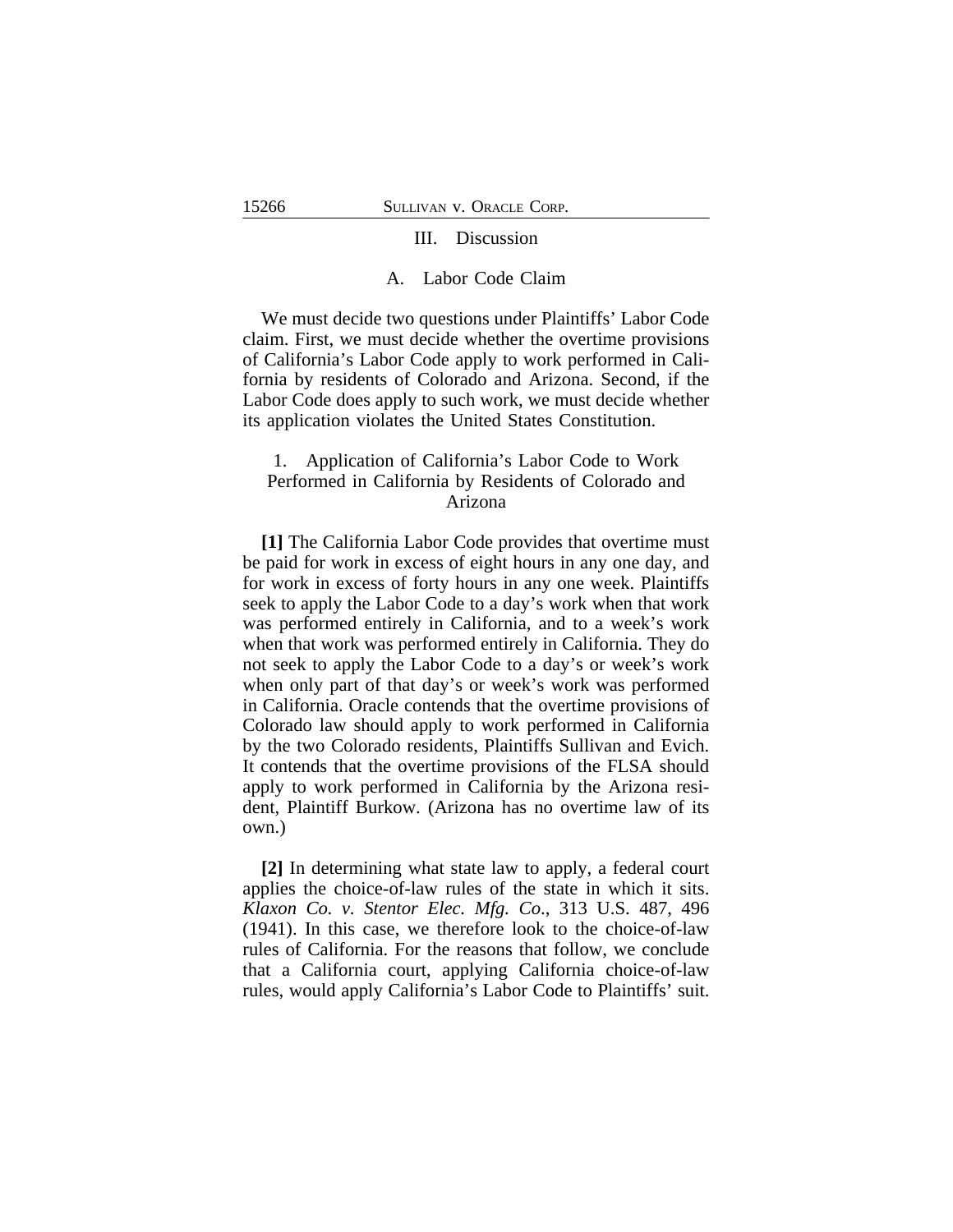In California (as in every other American jurisdiction) a court begins with the presumption that the applicable substantive rule is drawn from its own forum law. A California court will consider whether its substantive law should be displaced by the substantive law of another state or country if the party seeking the application of non-California law is able to "demonstrate that the latter rule of decision will further the interest of the foreign state and therefore it is an appropriate one for the forum to apply to the case before it." *Wash. Mut. Bank v. Superior Court*, 15 P.3d 1071, 1080 (Cal. 2001) (citations and internal quotation marks omitted). When such a demonstration is made, it becomes the court's obligation to assess the competing substantive rules of law and apply the one which, as it bears upon the issue before the court, the court determines to be the more appropriate of the two.

Under California choice-of-law rules, the analysis proceeds in three steps. First, the court must determine whether the California law and the potentially applicable law of another state are "materially" different. *Id.* As part of resolving this initial question, the court must determine whether each state's overtime provisions are intended to cover Plaintiffs' situations. If one state has overtime provisions that would apply to the pertinent situation and another state does not, then the applicable law in each state is materially different. *Kearney v. Salomon Smith Barney, Inc.*, 137 P.3d 914, 928 (Cal. 2006). Second, if the laws are materially different, the court must determine "what interest, if any, each state has in having its own law applied to the case." *Wash. Mut. Bank,* 15 P.3d at 1080*.* Even if there are materially different laws, "there is still no problem in choosing the applicable rule of law where only one of the states has an interest in having its law applied." *Id.* at 1081. Third, if the laws are materially different and if each state has an interest in having its own law applied, the court must "take the final step and select the law of the state whose interests would be 'more impaired' if its law were not applied." *Id.*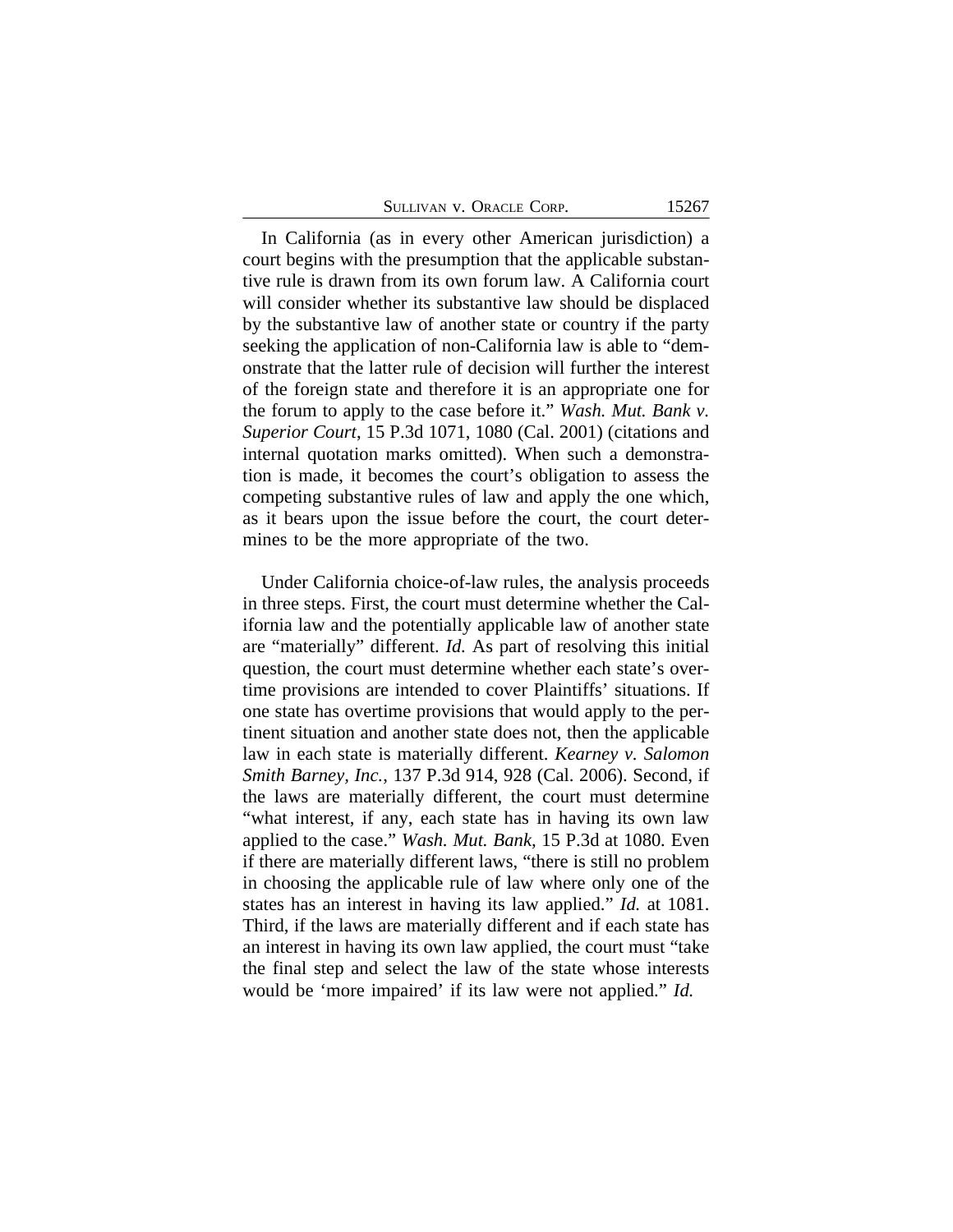#### a. "Materially" Different

There are three potentially applicable laws. For Plaintiffs Sullivan and Evich, they are California and Colorado law. For Plaintiff Burkow, they are California and Arizona law. We must compare the substantive provisions of California law with the substantive provisions of Colorado law and Arizona law, and must then consider whether each of the laws was intended to apply to Plaintiffs' claim.

**[3]** We begin with California's overtime law. The California Labor Code provides:

Eight hours of labor constitutes a day's work. Any work in excess of eight hours in one workday and any work in excess of 40 hours in any one workweek and the first eight hours worked on the seventh day of work in any one workweek shall be compensated at the rate of no less than one and one-half times the regular rate of pay for an employee. Any work in excess of 12 hours in one day shall be compensated at the rate of no less than twice the regular rate of pay for an employee. In addition, any work in excess of eight hours on any seventh day of a workweek shall be compensated at the rate of no less than twice the regular rate of pay of an employee.

Cal. Lab. Code § 510(a). To summarize, this provision requires overtime pay of one and one-half times regular pay beyond 8 hours worked in any single day, 40 hours in one week, and the first 8 hours of work on the seventh day worked of any one workweek. Additionally, it requires double pay for hours worked beyond 12 in a day or 8 hours on the seventh day of any one workweek.

**[4]** Contrary to Oracle's assertions, the California Labor Code is clearly intended to apply to work done in California by nonresidents. The California Supreme Court has concluded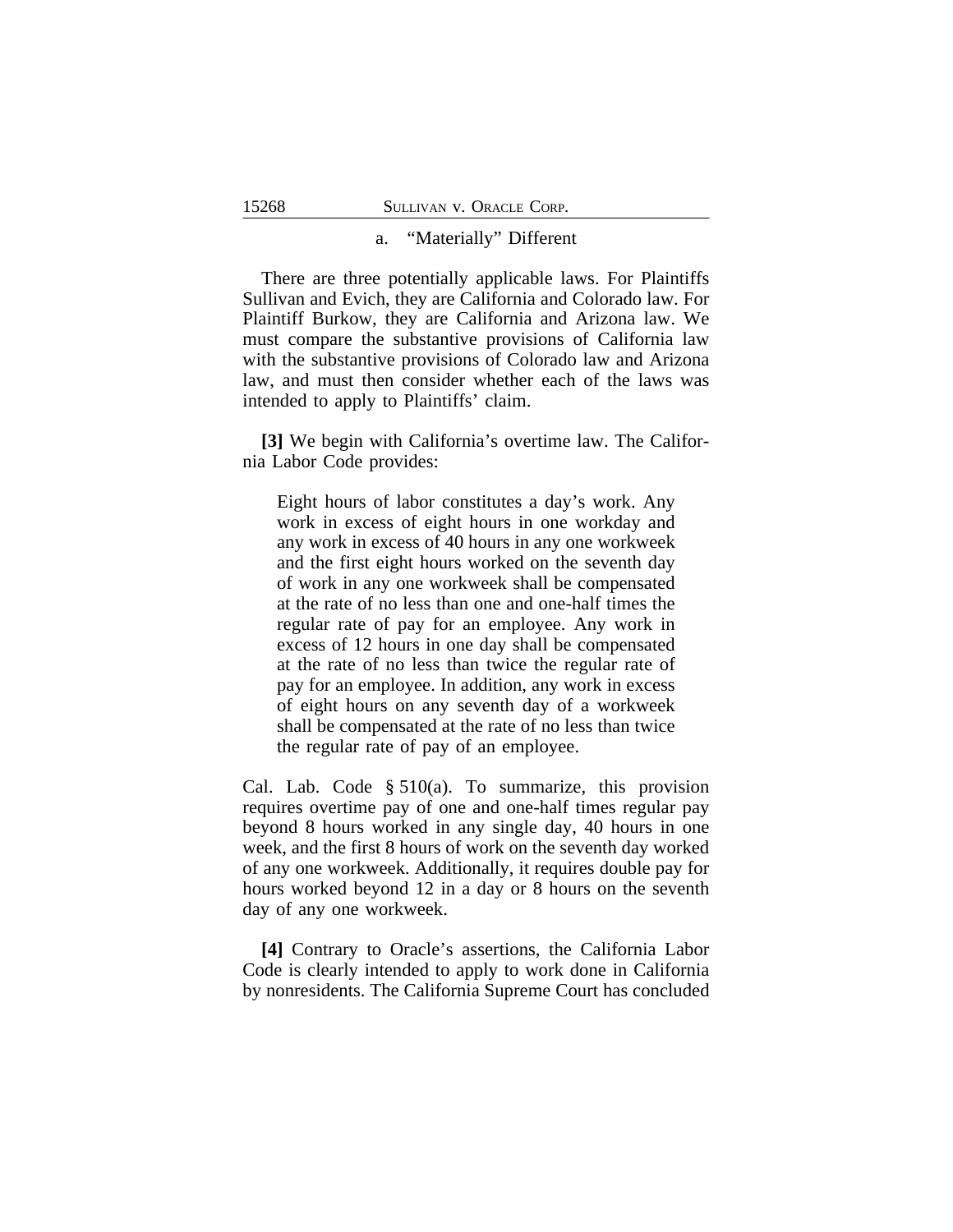SULLIVAN V. ORACLE CORP. 15269

that California's employment laws govern *all* work performed within the state, regardless of the residence or domicile of the worker. In *Tidewater Marine Western, Inc. v. Bradshaw*, 927 P.2d 296, 301 (Cal. 1996), the Court wrote, "Like the criminal laws . . . , California employment laws implicitly extend to employment occurring within California's *state law* boundaries[.]" Oracle relies on two cases to argue that the Labor Code should not be construed to extend to Plaintiffs' work in California. We find Oracle's arguments unconvincing.

First, Oracle quotes a sentence from *Tidewater Marine*. The Court wrote, "If an employee resides in California, receives pay in California, and works exclusively, or principally, in California, then that employee is a 'wage earner in California' and presumptively enjoys the protection of . . . regulations [promulgated under the Labor Code]." *Id.* at 309. Oracle asks us to read into this sentence a negative inference that a nonresident is not a "wage earner" within the meaning of the Labor Code. But the status of a non-resident was not the issue in *Tidewater Marine*. Rather, the issue was whether California *residents* working outside California were covered by the Labor Code. The Court answered that they were covered.

To the degree that any inference can be drawn from *Tidewater Marine*, it is the opposite from that drawn by Oracle. Two sentences before the sentence quoted by Oracle, the Court speculated that the legislature "may not have intended" the Labor Code to apply to "*out-of-state businesses* employing nonresidents, though the nonresident employees enter *California temporarily during the course of the workday*." *Id.* (emphasis added). If the Court described an out-of-state employer's employees coming into California temporarily during the course of a workday as the marginal case for Labor Code coverage, there is an inference that an *in-state employer's* employees coming into California *for entire workdays and workweeks* is not a marginal case. That is, there is an inference that such a case comes within the Code's coverage.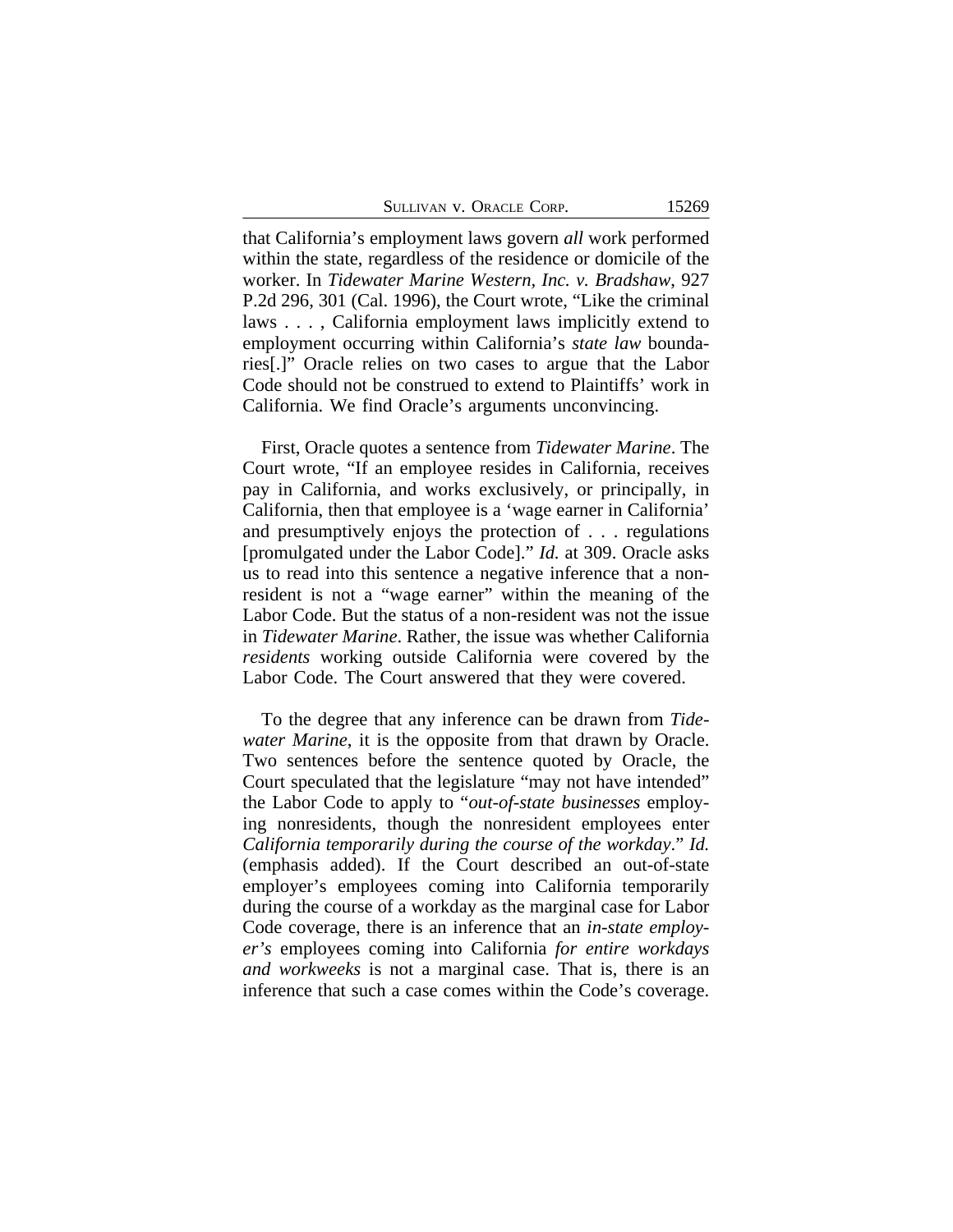#### 15270 SULLIVAN v. ORACLE CORP.

Second, Oracle relies on *Campbell v. Arco Marine, Inc.*, 50 Cal. Rptr. 2d 626 (Ct. App. 1996). In *Campbell*, Plaintiff had sued her California-based employer for sexual harassment in violation of California's Fair Employment and Housing Act ("FEHA"). The Court of Appeal dismissed her complaint as not covered by FEHA. Oracle describes the Court as having held "that the action must be dismissed because the plaintiff was not a resident of California and worked in California only on a limited basis." That is not a fair description of the Court's holding. The actual words of the Court of Appeal were: "We hold that the FEHA was not intended to apply to non-residents where, as here, *the tortious conduct took place out of this state's territorial boundaries*." *Id.* at 628 (emphasis added). Even if we assume that the coverage of FEHA is congruent with the coverage of the Labor Code, *Campbell* does not support Oracle's argument. In our case, unlike in *Campbell*, the allegedly wrongful conduct took place inside rather than outside California.

**[5]** We next consider Colorado and Arizona law. The relevant Colorado minimum wage regulation provides:

Overtime Rate: employees shall be paid time and one-half of the regular rate of pay for any work in excess of: (1) forty (40) hours per workweek; (2) twelve (12) hours per workday, or (3) twelve (12) consecutive hours without regard to the starting and ending time of the workday (excluding duty free meal periods), whichever calculation results in the greater payment of wages. Hours worked in two or more workweeks shall not be averaged for computation of overtime. Performance of work in two or more positions at different pay rates for the same employer shall be computed at the overtime rate based on the regular rate of pay for the position in which the overtime occurs, or at a weighted average of the rates for each position, as provided in the Fair Labor Standards Act.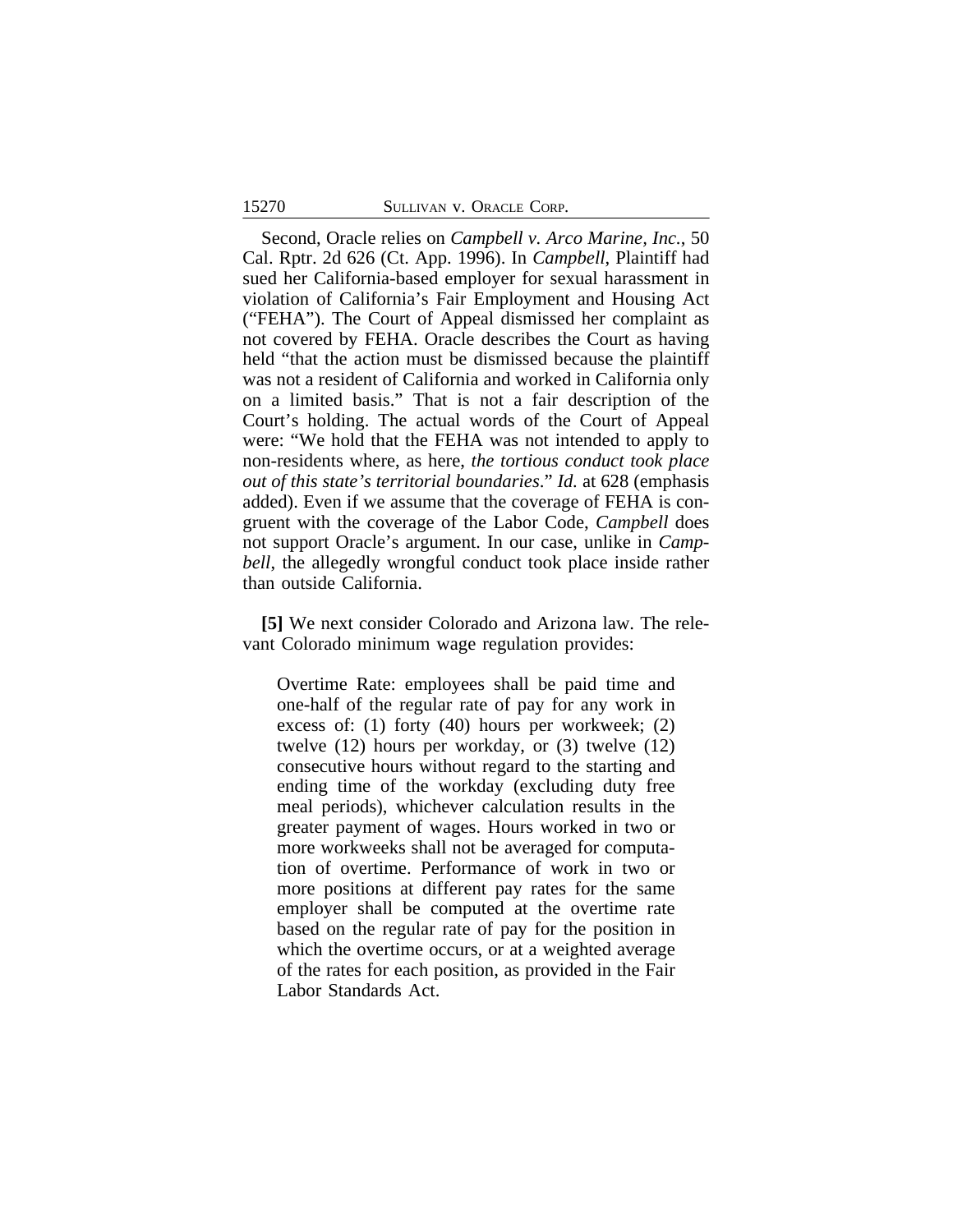|  | SULLIVAN V. ORACLE CORP. |  |  |  |
|--|--------------------------|--|--|--|
|--|--------------------------|--|--|--|

7 Colo. Code Regs. § 1103-1(4). Unlike California law, this provision only requires one and one-half regular pay when an employee works more than 12 hours in a day or more than 40 hours in a week. Also unlike California law, Colorado law does not impose a double-pay requirement, as California law does in some instances, nor does it require any overtime pay for work on the seventh consecutive day.

**[6]** Arizona does not have its own state overtime law. The FLSA provides the only overtime requirements for employees in Arizona. *See* Industrial Commission of Arizona, *Wage Payment Laws: Frequently Asked Questions*, *available at* http:// www.ica.state.az.us/faqs/labor/wage\_payment\_laws.html#.

**[7]** The district court concluded that the differences between California law and the laws of Colorado and Arizona are material, and we agree. We therefore proceed to the next step in the analysis.

## b. Interests of the Respective States

**[8]** California has a clear interest in the economic welfare of its own residents who perform work in California, both in ensuring that they have work and that such work is fairly compensated. California also has an interest in the effect compensation for nonresidents working in California will have on the compensation for California residents. The Labor Code provides:

It is the policy of this state to vigorously enforce minimum labor standards in order to ensure employees are not required or permitted to work under substandard unlawful conditions or for employers that have not secured the payment of compensation, and to protect employers who comply with the law from those who attempt to gain a competitive advantage at the expense of their workers by failing to comply with minimum labor standards.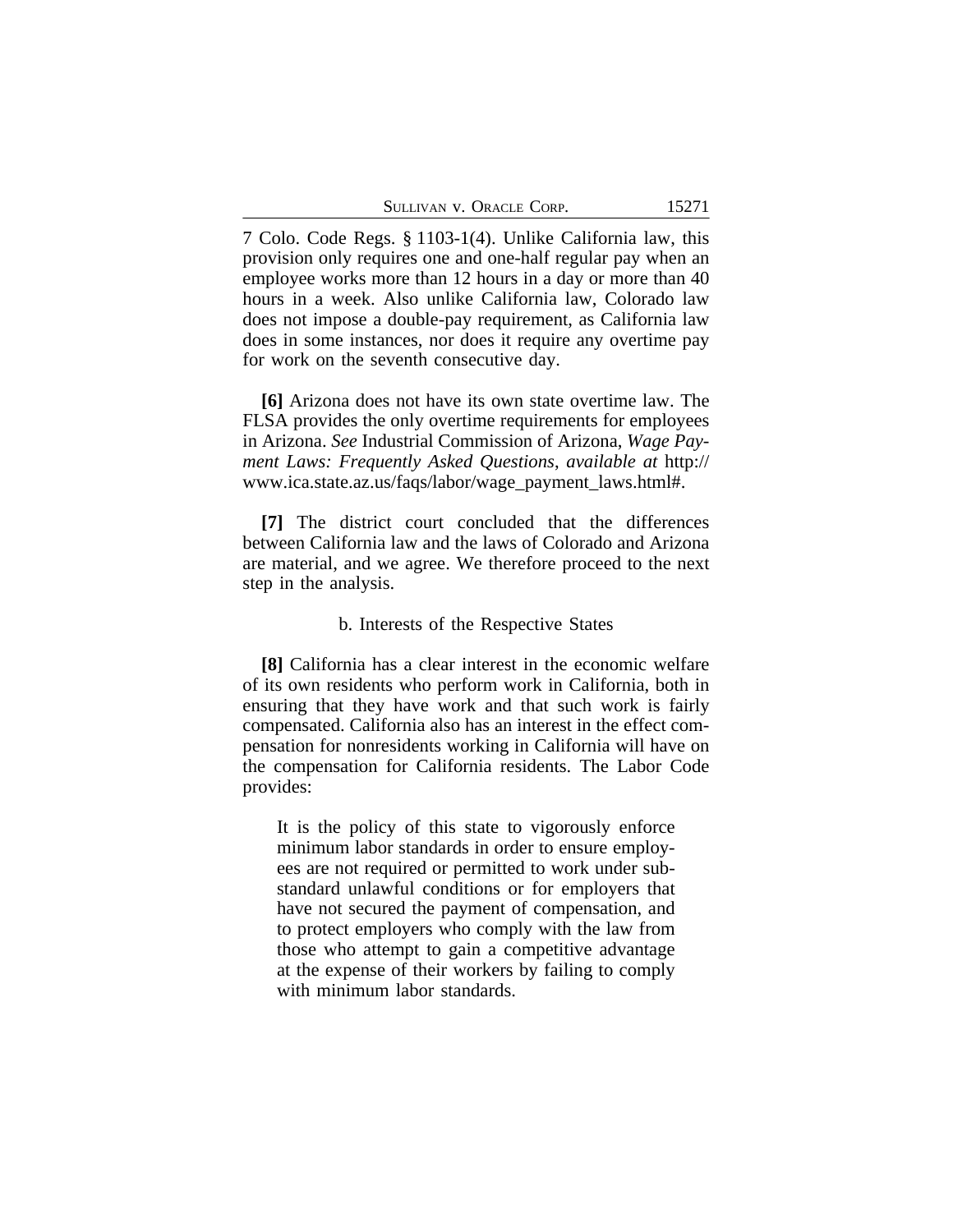Cal. Lab. Code § 90.5(a). *See also Lusardi Const. Co. v. Aubry*, 824 P.2d 643, 648 (Cal. 1992) (describing California's public policy interests in enforcing § 90.5(a) for *all* work performed within its boundaries). If a California employer may avoid the requirements of the state Labor Code by the simple expedient of hiring nonresidents, California residents will be substantially disadvantaged in the labor market by the cheaper labor that will thereby be made available to California employers.

**[9]** We next compare California's interest in applying its Labor Code to work performed by nonresidents in California with the interests of Colorado and Arizona in applying the terms of their minimum wage laws (or the absence thereof) to work performed by their residents in California. Colorado has expressed the same interests as California in the welfare of its workers. The Colorado minimum wage statute provides:

The welfare of the State of Colorado demands that workers be protected from conditions of labor that have a pernicious effect on their health and morals. . . . The general assembly hereby finds and determines that issues related to the wages of workers in Colorado have important ramifications for the labor force in this state. The general assembly, therefore, declares that the minimum wages of workers in this state are a matter of statewide concern.

Colo. Rev. Stat. §§ 8-6-101(1)  $\&$  (2). However, Colorado law provides no protection whatsoever to workers performing work outside Colorado. *Id.* § 1103.1(1) (providing that the Wage Order "regulates wages, hours, working conditions and procedures for certain employers and employees for work performed within the boundaries of the state of Colorado"). Thus, the interests expressed generally in Colorado's minimum wage statute are not significant here, where the only work at issue was performed in California.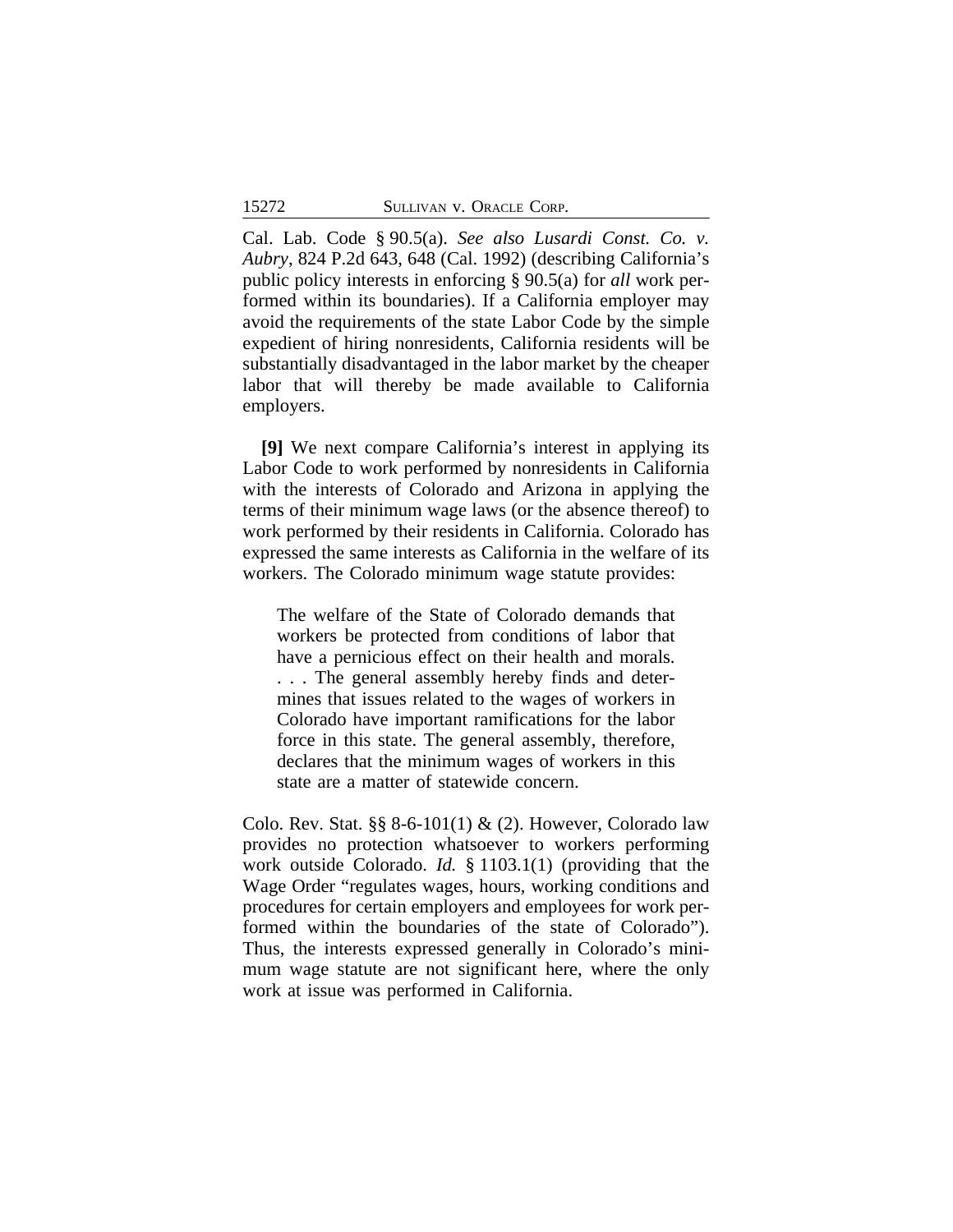| SULLIVAN V. ORACLE CORP. |  |  |  |  |
|--------------------------|--|--|--|--|
|--------------------------|--|--|--|--|

However, Oracle argues that Colorado has a strong interest in the application of its overtime law (or lack thereof) to the Colorado plaintiffs in this case, contending that Colorado has expressed a general interest in the extraterritorial application of its wage laws. To support its argument, Oracle cites *Hathaway Lighting, Inc. v. Industrial Claim Appeals Office*, 143 P.3d 1187, 1190 (Colo. Ct. App. 2006), for the proposition that the Colorado Court of Appeals has affirmed the power of Colorado to control the terms of employment of Coloradans temporarily working outside Colorado because of "the state's interest in the welfare and protection of its citizens." However, that language in *Hathaway Lighting* indicated the court's approval of the interests motivating the Colorado Workers' Compensation Act, which has an explicit extraterritorial provision. *Id.* at 1189. *Hathaway Lighting* is of limited help in evaluating Colorado's interests in the extraterritorial application of overtime regulations that are explicitly limited in their application to work performed within Colorado's geographic boundaries.

**[10]** As indicated above, Arizona has no state law regulating overtime work. Protection is provided to Arizona workers by the FLSA, which operates uniformly, as federal law, throughout the country. Arizona has thus expressed no interest in the wages paid to its residents except such interest as is expressed in the FLSA.

**[11]** Nevertheless, we are willing to assume for the sake of argument that Colorado and Arizona do in fact have interests in the welfare of their residents when they work in other states, even if those states have never expressed this interest with respect to their overtime laws. However, we cannot discern how these interests would in any way conflict with the interest of California in applying its Labor Code to Colorado and Arizona residents performing work in California. To the degree that Colorado or Arizona would be interested in the economic welfare of its residents working in California, these states both have an interest in the application of California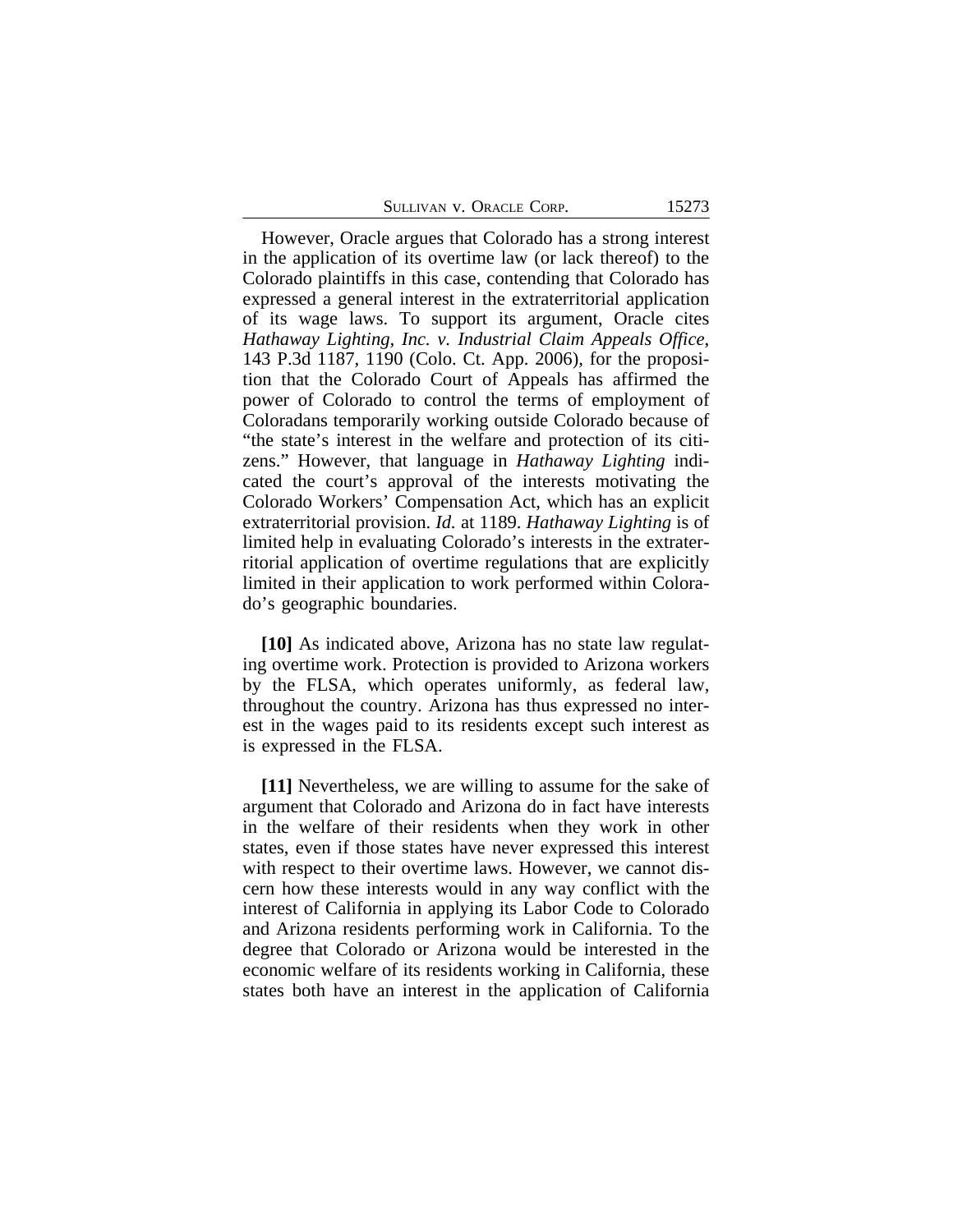rather than Colorado or Arizona law, for California's Labor Code is by any measure the most advantageous to the employee. We fail to see any interest Colorado or Arizona have in ensuring that their residents are paid less when working in California than California residents who perform the same work.

**[12]** We therefore conclude that California has a strong interest in applying its Labor Code to the work performed by Plaintiffs in California. By contrast, we conclude that Colorado and Arizona have no interest in applying their minimum wage laws (or lack thereof) to Plaintiffs' work in California.

## c. Comparative Impairment of Interests

Because we find that neither Colorado nor Arizona has an interest in applying its minimum wage laws to Plaintiffs' employment in California, we do not reach the third step of the analysis under *Washington Mutual*.

## 2. Constitutional Constraints

Oracle argues that California's Labor Code may not be applied to Plaintiffs' work in California without violating the Due Process Clause of the Fourteenth Amendment and the Dormant Commerce Clause. Neither argument has merit.

# a. Due Process Clause

**[13]** We apply the same test under the Due Process Clause of the Fourteenth Amendment and the Full Faith and Credit Clause to determine whether a state's law may be applied in a particular case. "[F]or a State's substantive law to be selected in a constitutionally permissible manner, that State must have a significant contact or significant aggregation of contacts, creating state interests, such that choice of its law is neither arbitrary nor fundamentally unfair." *Phillips Petroleum Co. v. Shutts*, 472 U.S. 797, 818 (1985). It is a rare case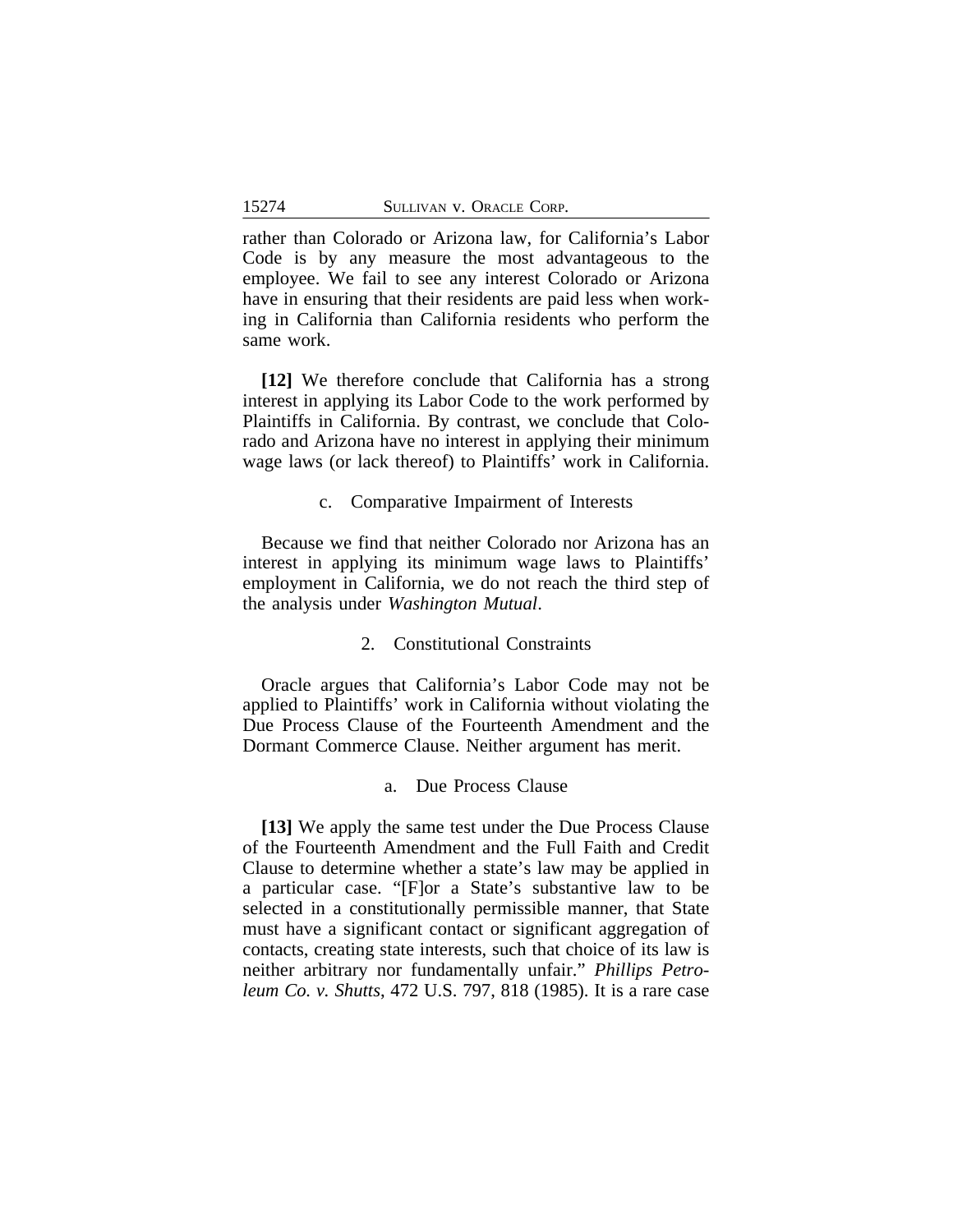SULLIVAN V. ORACLE CORP. 15275

in which a state court is constitutionally forbidden to apply its own state's law. *Compare Phillips*, 472 U.S. 797 (holding that Kansas court may not apply Kansas prejudgment interest rules to all of the natural gas leases at issue in a class action involving royalties from 6,232 leases, of which only four were located in Kansas, and 14,477 royalty owners, of whom only 504 were Kansas residents) *with Allstate Ins. Co. v. Hague*, 449 U.S. 302 (1981) (holding that Minnesota court may apply Minnesota rule permitting "stacking" of motorcycle insurance policies because plaintiff now lived in Minnesota and her deceased spouse had worked in Minnesota, even though plaintiff had lived in Wisconsin at the time of the accident, and even though decedent had lived in Wisconsin, had taken out the insurance policies in Wisconsin, and had been killed in Wisconsin).

**[14]** The contacts creating California interests are clearly sufficient to permit the application of California's Labor Code in this case. The employer, Oracle, has its headquarters and principal place of business in California; the decision to classify Plaintiffs as teachers and to deny them overtime pay was made in California; and the work in question was performed in California.

#### b. Dormant Commerce Clause

**[15]** If a statute "regulates even-handedly to effectuate a legitimate local public interest, and its effects on interstate commerce are only incidental, it will be upheld unless the burden imposed on such commerce is clearly excessive in relation to the putative local benefits." *Pike v. Bruce Church, Inc.*, 397 U.S. 137, 142 (1970). California has chosen to apply its Labor Code equally to work performed in California, whether that work is performed by California residents or by out-of-state residents. There is no plausible Dormant Commerce Clause argument when California has chosen to treat out-of-state residents equally with its own.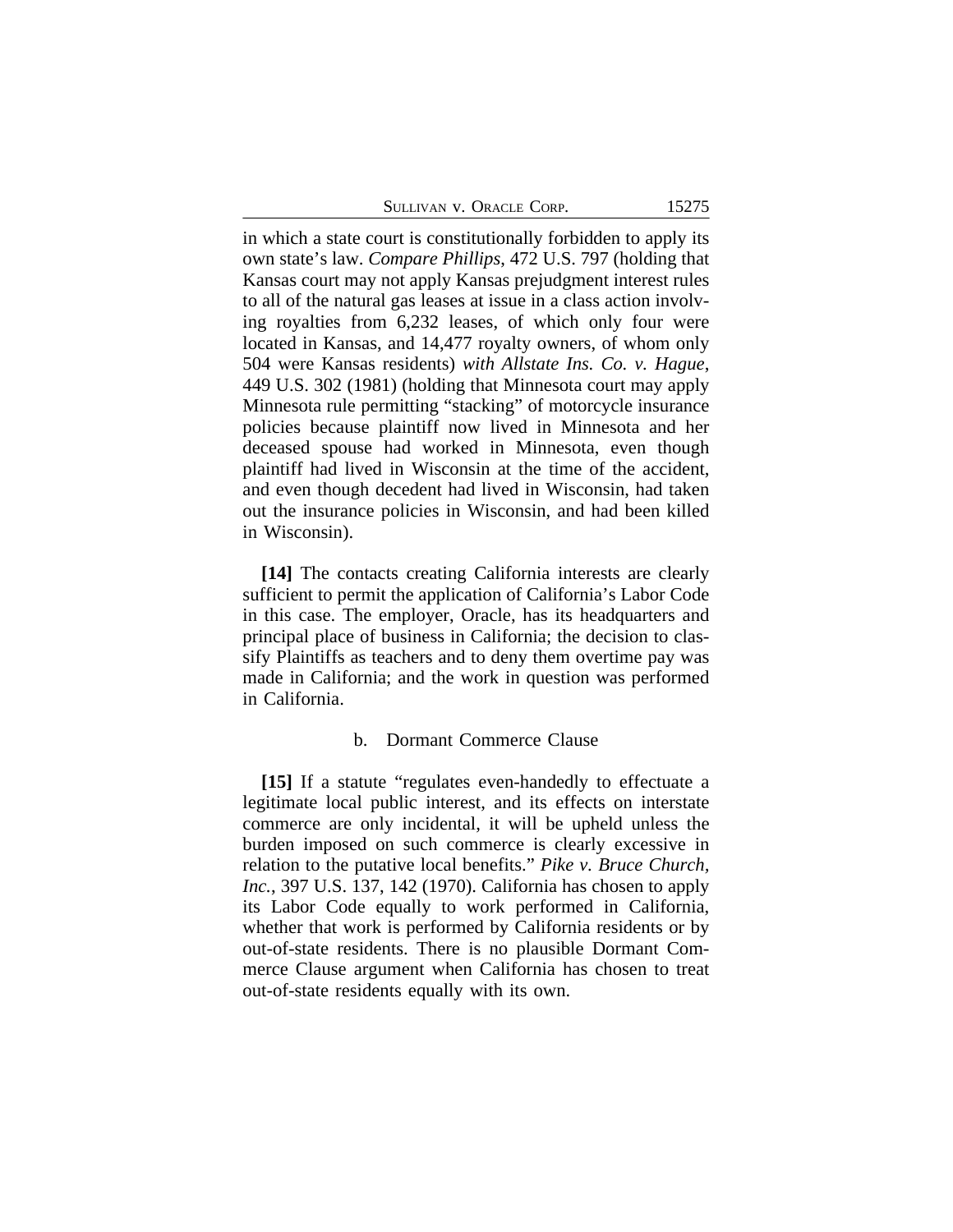#### B. § 17200/Labor Code Claim

**[16]** Section 17200 prohibits, *inter alia*, unlawful business practices. Plaintiffs' second claim alleges a violation of § 17200, with the predicate underlying violation of law the failure to pay overtime as required by the Labor Code. For the same reasons we have just concluded that the Labor Code applies to Plaintiffs' work in California, we conclude that § 17200 also applies.

## C. § 17200/FLSA Claim

Only Plaintiffs Evich and Burkow bring the third claim. Plaintiff Sullivan was part of the settlement class for FLSA claim in *Sullivan I* and is therefore not a plaintiff in this third claim.

**[17]** The predicate underlying violation of law in the third claim is Oracle's failure to pay overtime everywhere in the United States, not merely in California. California's Labor Code is more protective than the FLSA. *See* 29 U.S.C. § 207(a)(1) (stating that "no employer shall employ any of his employees . . . for a workweek longer than forty hours unless such employee receives compensation for his employment in excess of the hours above specified at a rate not less than one and one-half times the regular rate at which he is employed"). It thus appears to us that any damages for work performed in California that Plaintiffs might be able to recover under their third claim for violations of the FLSA would be included in damages that they could recover for violations of the Labor Code under their second claim. If we are mistaken on this point, the district court on remand will be able to address Plaintiffs' § 17200/FLSA claim for work performed in California.

The only question we decide here is whether Plaintiffs have a valid claim under § 17200 for alleged violations of the FLSA outside of California. The district court concluded that